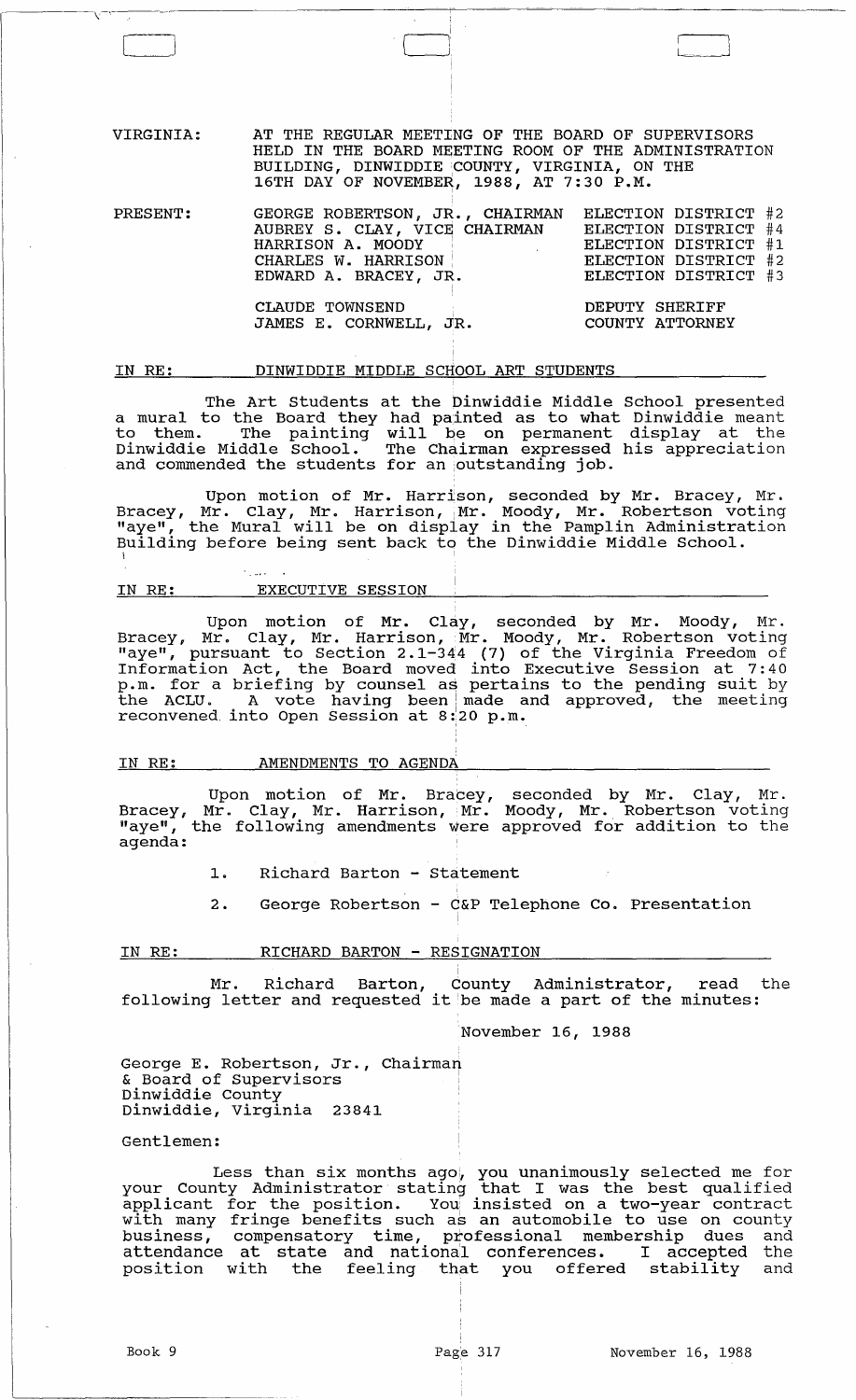security. NOw, with only nine months needed to qualify for security. When with only hine months heeded to qualify it

I find that you have far more problems than apparently even you were aware of when I was employed, and too little will or determination to resolve those problems.

In my initial interview you stated that the goal of this administration was to broaden the tax base with industrial development. I now doubt that, since in the last four months proposals from four firms willing to invest over twelve million dollars in this county and provide over one hundred and sixty new jobs have been rejected or deferred.

I have much compassion for the good people of this County, a vast silent majority, that will in future budget years suffer and endure significant tax increases unless there is compromise and leadership on vital issues. A majority of the Board appear to favor a small vocal minority and special interest groups who, unless deterred, will ultimately determine the future of this County. They offer no meaningful solutions to solve County problems other than raising taxes. To me, that is not an souncy presions cencil than functing cance. To me, end is not an taxpayers would share my concern.

I have not had sufficient time here to prove my worth as your Administrator and if you expected otherwise you should have your Administrator and if you expected otnerwise you snould nave<br>employed a magician. At the best, it has been difficult and I will not be blamed for problems not of my doing, but the gossips, with not be bidded for problems not of my doing, but the gobsipo,<br>the rumor mill, and the gutless character assassins that hide in<br>anonymity would have it otherwise. I pray for them in their misery, and for the good of this wonderful County remind them of Proverbs 26: Verses 20 and 27. "Where no wood is, there the fire proveibs 20. verses 20 and 27. Where no wood is, there the fire position out: so where there is no talebearer the strife ceaseth"; and "Whoso diggeth a pit shall fall therein and he that rolleth a and "whoso diggeth a pit shall fall therein and he that rolleth a<br>stone, it will return upon him." If I am guilty of anything, it is for doing my job.

I am the same man that I was six months ago, with the same expertise and the same integrity, but I find this an basic experience and the same incegrity, but I find this an January 31, 1989. This should provide time for an orderly transition in view of the coming holiday season, taking my accrued leave time, and continuation of my work on the raceway proposals and one other major industrial development.

with my leaving your problems remain, and I wish you with my leaving your problems lemain, and I wish you cod's speed in solving all of them. In Christian love, I remain,

Sincerely,

### Richard Barton

Mr. George Robertson, Chairman, passed the gavel to Vice Chairman Aubrey Clay and responded to Mr. Barton's resignation, which was also requested to be made a part of the minutes:

### Gentlemen:

In January of this year we determined a need for a County Administrator. We advertised and received over 50 applications. Administrator. We advertised and received over 50 applications.<br>After careful screening we created a list of eleven (11) to be interviewed. One of these applicants was "Dick" Barton. He requested an interview plus an Executive Session for purposes of relating to the Board some unusual happenings in his past. He was very candid about his past and presented information in a very detailed manner. About two (2) weeks after the interviews, each Board member was asked to write on a slip of paper, his choice for board member was asked to write on a silp of paper, his choice for<br>our new County Administrator. All, and I repeat all Board members chose "Dick" Barton. After our announcement, the news media enose Dick Dureon. After our announcement, end hewe means this release I received a phone call from the Chairman and Vice-Chairman of the Board of Supervisors in Giles County. They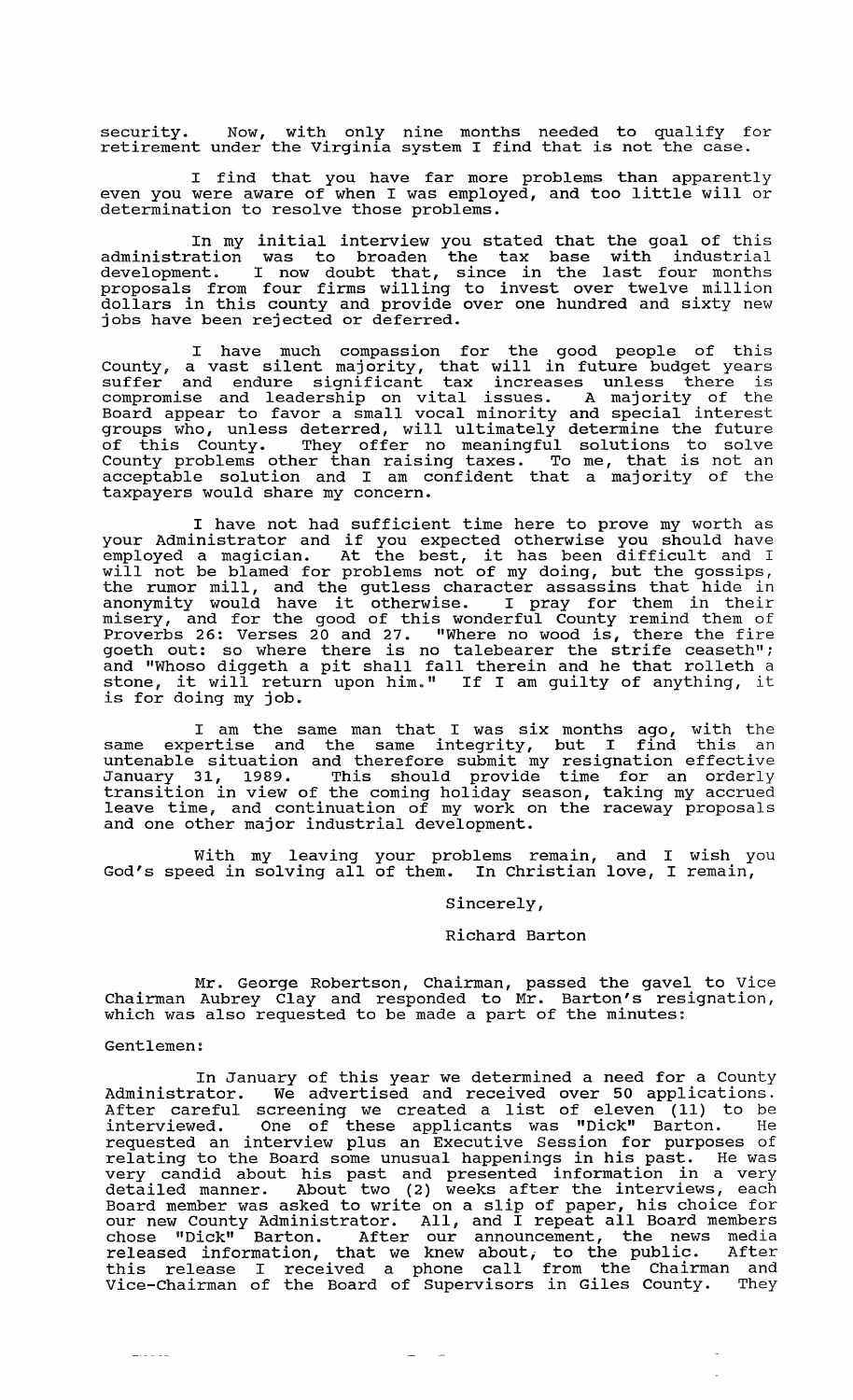spent a combined time of over one (1) hour expounding upon the qualifications of "Dick" and said "they were disappointed that their closing date for applications precluded them from hiring "Dick" as their administrator. (He was their Interim County Administrator). I also received a few calls (less than ten (10)) from citizens showing concerns for our hiring of "Dick".

~J [ n

"Dick" became our Administrator on June 1, 1988. From that day till now, he has been continually harassed, insulted, and accused by a very small group of citizens. There are 22,000 citizens in the County and I .believe that the overwhelming majority are saying "Why don't they leave the man alone and let majority are saying may don't they leave the man arone and ite of the problems of Dinwiddie?" I agree!!

When Dinwiddie Landfill came to the Administrator and requested a permit to operate a private landfill, the Administrator had no choice but to present it to the Board. The Board had no choice but to consider the result. Dinwiddie Landfill has rights and the Board and citizens cannot legally deprive them of these rights without risking the possibility of a law suit. "Dick" Barton'cannot be'blamed for the Landfill issue!!

We were notified by our auditor that we had a financial problem. This problem began long before June 1st of this year. "Dick" was not here. "Dick" Barton cannot be blamed for our financial problems!! '

A male citizen walked into the Post Office in staunton, VA. at approximately 1 p.m. on September 12, 1988, with approximately 15 manila envelopes, containing copies of newspaper clippings of "Dick's" past and paid \$1. 69 each to mail them to prominent citizens in Dinwiddie., Each was addressed to that citizen from that citizen (that in my opinion is illegal!) and were unsigned. (This was cowardly and shows the character of the were disigned. (This was cowdiary and shows end character of the<br>person(s) that we are dealing with.) The number of newspaper person(s) ends we die dediting with.) The humber of hewspaper<br>clippings and the covered time period would indicate that collaboration with a citizen in Washington County was an absolute corraporation with a creizen in mashington county was an absorbed indicate to me a vendetta by a foe and and unwillingness of the citizen mailing the packets to forgive and forget! All of the information in the packet was explained to the Board by "Dick"! "Dick" Barton cannot be blamed for. the unforgiving nature of a few citizens and his enemies!!

"Dick" Barton should only be judged on the merit of his performance since June 1, 1988 and not his past. "Dick" has legally been cleared of all charges and was acquitted. "Jesus" said "You should forgive, seventy times seven!" Aren't we willing to forgive once?

Gentlemen, I believe that with the support of this Board and the forgiveness and support of the citizens, "Dick" Barton can lead Dinwiddie from darkness into the light!

Mr. Vice Chairman, I yield the floor for consideration of the following motion and request that floor be returned to me upon completion of the motion.

I move that we reject Richard Barton's resignation and offer him the support of this Board and to request the citizens to join in our support. Mr. Vice Chairman, I move the adoption.

Mr. Harrison seconded the motion. Mr. Bracey, Mr. Clay, Mr. Moody voting "no", Mr. Harrison, Mr. Robertson voting "aye",<br>the motion was defeated.

Mr. Robertson continued reading from this prepared statement, with the gavel remaining with the Vice Chairman Aubrey<br>Clay:

Dinwiddie is faced with preparing a balanced budget, and constructing a industrial tax base that will relieve the citizens

Book 9 Page 318

I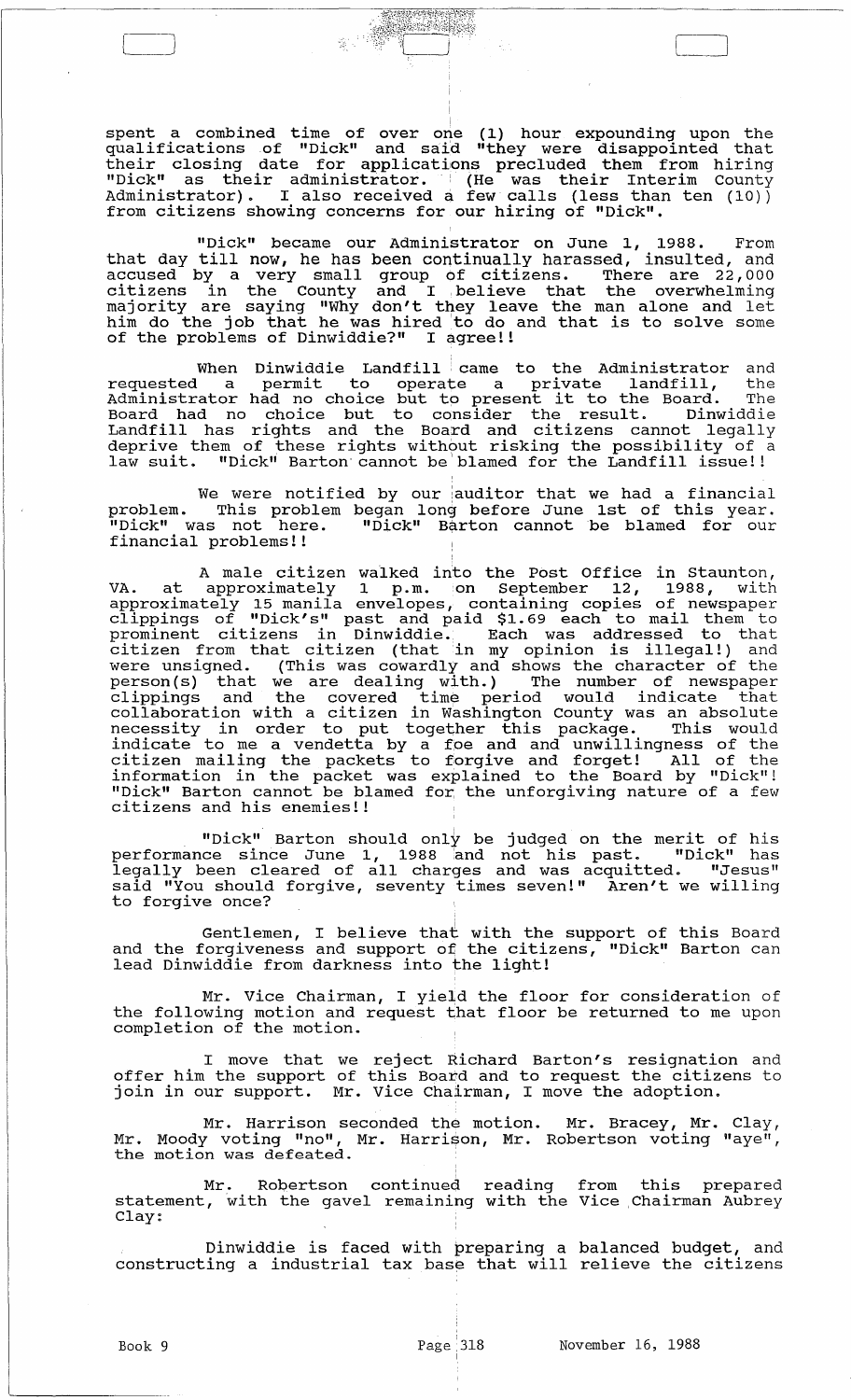of a heavy tax burden. Mr. Barton has expertise in both of these areas.

I suggest that we would have a difficult time in obtaining sufficient qualified applicants for County Administrator under the present conditions. I would recommend that a present member of our staff be appointed Interim County Administrator with a temporary salary adjustment to compensate for extra responsibilities. I suggest \$5,000 per annum. To allow this person and our County Planner more time to devote to their respective responsibilities I make the following motion that in my estimation could save the County over \$20,000 per annum and should allow Mr. Barton the opportunity to continue working on Industrial projects that he and I have started that will provide a strong Industrial tax base in the very near future that will go a long ways towards reducing the tax burden and provide funds to seek immunity from annexation. with this type of arrangement we can take our time in interviewing and hiring our next County Administrator.

Mr. Vice Chairman, I move that we hire Richard Barton as a consultant for the purpose of 1. preparing a budget for Board consideration and 2. working with and exploring potential industrial projects. His salary is to be \$30,000, plus expenses (approved by the Board) and fringe benefits as per personnel policy ( am at present involved in trying to obtain funds to cover these expenses). He should be provided with office space separate from the Administrator's Office and should answer directly to the Board. I move the adoption.

Mr. Harrison seconded the motion. Mr. Clay expressed his concern of the other Board members not being consulted first about the proposal. Mr. Bracey, Mr. Moody, Mr. Clay voting "no"; Mr. Harrison, Mr. Robertson voting "aye", the motion was defeated.

Mr. Robertson was handed back the gavel from the Vice Chairman.

### IN RE: MINUTES

Upon motion of Mr. Clay, seconded by Mr. Harrison, Mr. Bracey, Mr. Clay, Mr. Harrison, Mr. Moody, Mr. Robertson voting "aye", the minutes of the November 2, 1988 regular meeting were approved with the following changes as noted to page 7 under the citizen Comment heading.

2. Mrs. Frances Hardy stated that the School employee's leave records.......

As a follow-up on the earlier statement concerning a school employee's leave record, Mr. Bracey asked Dr. Vaughn to clarify the School's leave policy. Dr. Richard Vaughn, Superintendent of Schools, then described the sick and personal leave policy for school employees.

Mrs. Linda Clarke, a teacher in the school system, explained the process she followed to take a day of personal leave.

#### IN RE: CLAIMS

 $\Delta\omega_{\rm{eff}}$  ,  $\omega_{\rm{eff}}$ 

Bracey, "aye", Upon motion of Mr. Moody, Mr. Clay, Mr. Harrison, Mr. seconded by Mr. Bracey, Mr. Moody, Mr. Robertson voting

BE IT RESOLVED BY THE BOARD OF SUPERVISORS OF DINWIDDIE COUNTY, VIRGINIA, that the following claims be approved and funds appropriated for same, using checks numbering 2404 thru 2528, General Fund  $-$  \$137,720.41; Self Insurance Fund  $-$  \$1,439.17; Capital Projects \$1,774.08; Law Library - \$196.06, for a Total of \$141,129.72.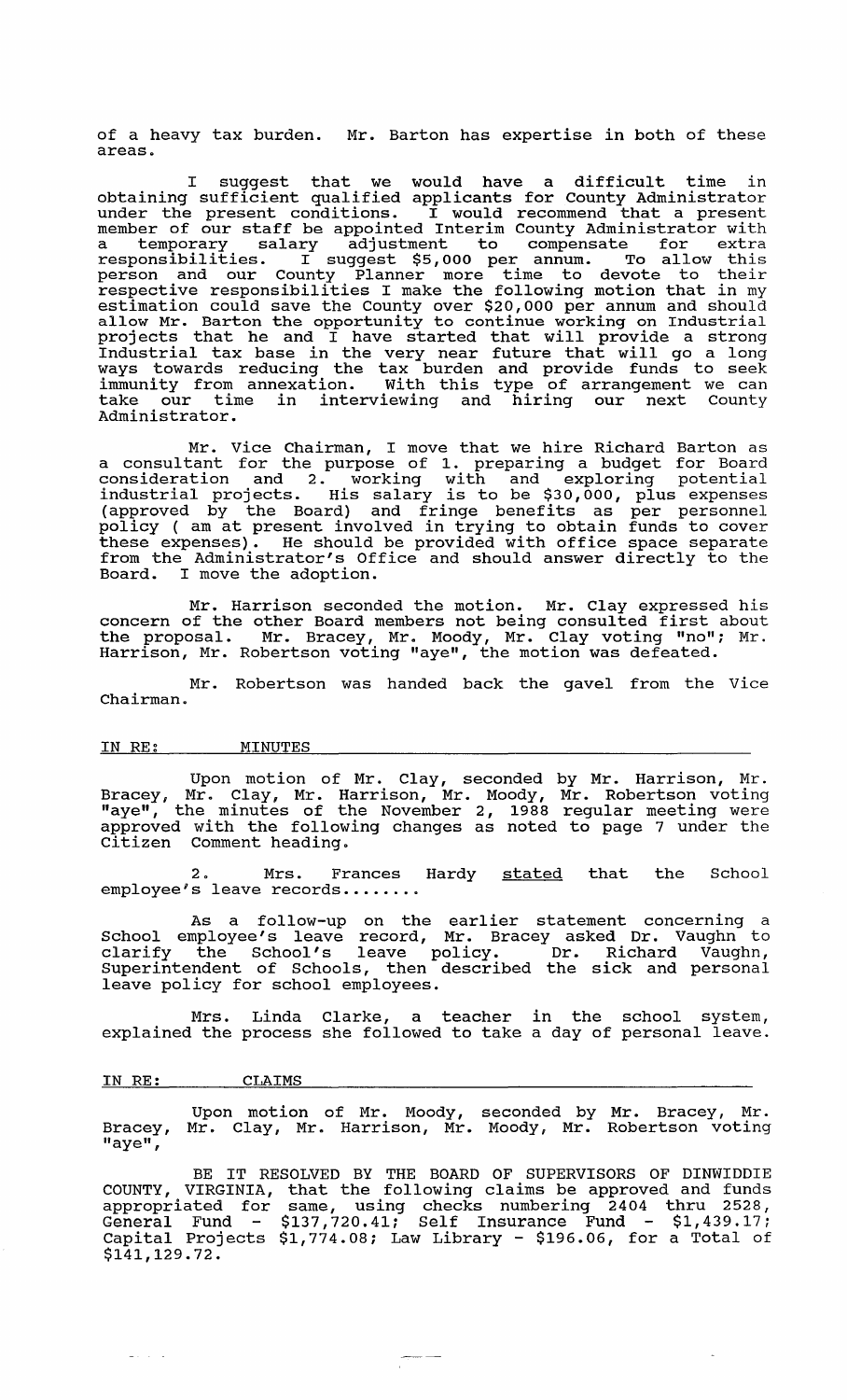$\overline{\phantom{a}}$ 

# IN RE: CITIZENS COMMENTS

1. Mr. T. H. VanPelt stated he had looked over the budget and audit reports and now was the time to start reducing the budget process and protect 'family farms. He commented on three areas: (1) Pay the Board of Supervisors \$1.00 a month; (2) the Recreation Department was a luxury; and (3) the \$255,000 loan made to the Dinwiddie County Water Authority in 1971 and 1973 with the understanding the Board would determine the interest rate at a future date and would be paid back as monies were made available -- he felt 17-19 years was long enough to be paid back and this should be looked into.

---J J

2. Mrs. Gloria Bain wished to applaud the Dinwiddie Middle School for their mural that was presented. She asked why the Board has the power to ask about County employees and citizens do not. She stated there were two sets of rules -- one for the Board and one for the citizens. • She emphasized that farmers do pay taxes. Also, the Board was elected to represent the citizens of Dinwiddie County and not dictate what is best for her. She stated that contrary to their belief, the majority of the citizens -- and not a small vocal minority as stated by Mr. Barton -- were concerned about the future of Dinwiddie County.

3. Mrs. King Talley, Director of Social Services, invited the Board to meet with the Social Services Board and our General Assembly representatives, to address the concerns of the County before the General Assembly goes into session. The Board agreed and instructed Mrs. Talley to meet with Wendy Quesenberry, Assistant County Administrator, to setup a date that was agreeable Assistant County Auministrator, to setup a date that was agree<br>to all. It was also agreed that the School Board be included.

4. Mr. Richard Earl read a quote from The Richmond News Leader, dated November 11, 1988, regarding a comment Mr. Robertson had made regarding the deficit, "We did not have anybody to put the flags up." Mr. Earl emphasized that the Board had access to the finances and encouraged them' to look at the finances before approving them for payment.

# IN RE: DINWIDDIE/PRINCE GEORGE BOUNDARY LINE -<br>PRESENTATION OF SURVEY

Mr. Jim Cornwell, County Attorney, explained that the resurvey of the boundary between Prince George and Dinwiddie was complete. He stated that Prince George and Binwidsic was findings. He advised that if Dinwiddie County accepted the survey results, the next step was to advertise a public hearing. He introduced Terry LaFountain of Rouse-Sirine Associates, to explain the survey to the Board.

Mr. LaFountain stated that this was not a resurvey but a retracement of the 1901 survey. He stated they found the plat recorded in both the Prince George and Dinwiddie Courthouse records. They were also able to 'get a copy of the transcript and field notes recorded in 1901. The 1901 survey showed nine monumented points. They were able to recover seven of the nine monumented points. They were able

The biggest discrepancy was in the Northern end where Lieutenant Run was not recovered. He stated the monuments were probably destroyed when the sewer lines were constructed. He said probably described when the sewer finds were constructed.<br>on Route 607 there was no monument; however, farmers recalled<br>where it was located.

Mr. LaFountain said they began the retracement with a satellite. The established six monuments by global positioning and two geodetic survey monuments.'

Mr. Richard Barton, County Administrator, asked was there any significant realignments? Mr. LaFountain said there were a couple of places where road signs were different; Route 606 had a 600 ft. adjustment; and Route 605 was within one foot of the County line, with Dinwiddie County netting the gain.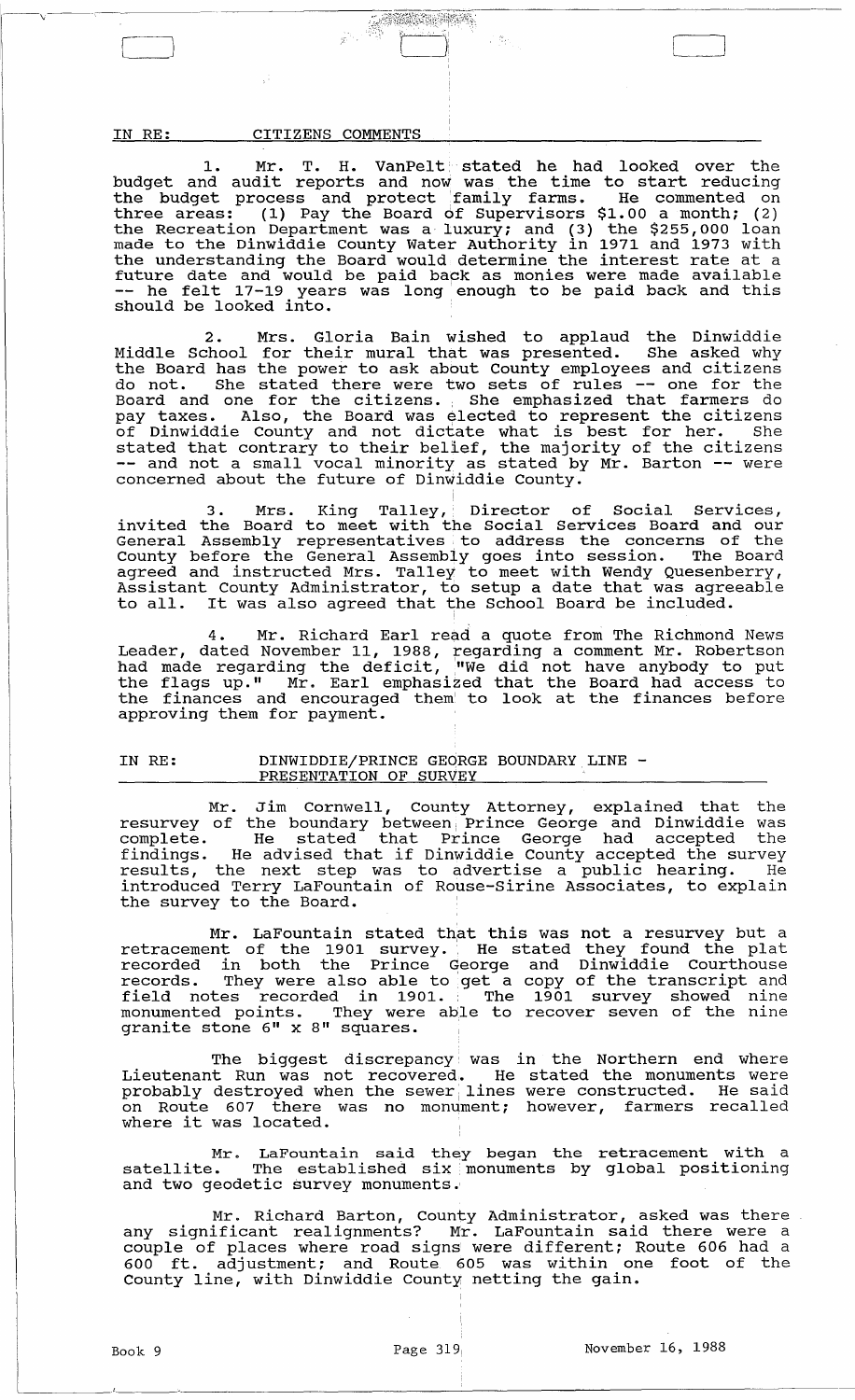Mr. Robertson asked if Mr. Hobb's questions had been resolved. Mr. LaFountain said they had attempted several times, along with the Assistant county Administrator, to meet with Mr. Hobbs. He stated that the original monuments were found and he felt with this finding, the answers were resolved. He said Mr. Hobbs had never brought forth the documents he claimed he had to prove otherwise.

Bracey, "aye", Upon motion of Mr. Harrison, seconded by Mr. Clay, Mr. Mr. Clay, Mr. Harrison, Mr. Moody, Mr. Robertson voting

BE IT RESOLVED BY THE BOARD OF SUPERVISORS OF DINWIDDIE<br>COUNTY, VIRGINIA, that the County Administrator is authorized to advertise for a public hearing the ordinance to accept the survey adversible for a pax<br>as the County line.

### IN RE: HEALTH INSURANCE PROPOSALS

Ms. Kelly Nussman, of Industrial Insurance Management, presented the results of the health insurance proposals. She said proposals were received from Blue Cross and Blue Shield of Virginia, National Claims Administrative services, Inc., (NCAS), National Administrative Services, Inc. (NAS), and Southern Health Services. As a result, Blue Cross and Blue Shield of Virginia (BC/BS) was fully responsive and Industrial Insurance Management recommended acceptance of their proposal.

Ms. Nussman pointed out there was no benefit to the County to combine the School Board and County. In reviewing the results for the County, Blue Cross/Blue Shield of Virginia and ncastes for the county, brac cross, brac bhicia of virginia and<br>NCAS were compared. NCAS is a third party administrator. When the reserves or expected run-out costs were added to the annual premiums, there is not a substantial difference in the total cost. The main disadvantage of NCAS is the additional paperwork for the employer, as well as the County in filing claims. The County also would have no way of knowing how much it would have to pay in any way.

Ms. Nussman said the County had enjoyed much lower than average rates from BC/BS over the past few years and the dramatic increase brought the County more in line with what the industry<br>offers. She said the rates were competitive since no other insurance company felt that they could offer a similar program at rates which would be competitive with BC/BS.

Upon motion of Mr. Clay, seconded by Mr. Harrison, Mr. Bracey, Mr. Clay, Mr. Harrison, Mr. Moody, Mr. Robertson voting "aye",

BE IT RESOLVED BY THE BOARD OF SUPERVISORS OF DINWIDDIE<br>COUNTY, VIRGINIA that the County Administrator is authorized to sign the Health Insurance contract with Blue Cross and Blue Shield of Virginia for 1988-89.

## IN RE: PUBLIC HEARING -- C-88-11 - BEAR ISLAND TIMBERLANDS

This being the time and place as advertised in the Progress-Index Newspaper on Wednesday, November 2 and Wednesday, November 9, 1988, for the Board of Supervisors to conduct a Public Hearing to consider for approval a conditional use permit to erect a 140-ft. radio tower.

Mr. Joe Emerson, Director of Planning, presented the application for a conditional use permit submitted by Bear Island apprication for a conditional ase permit Submitted by Bear Island<br>Timberlands Company, L.P. to erect a 140-ft. radio tower. This property is located directly across from the southside Elementary School and across from the Dinwiddie Rescue Squad Building on land parcel 12-21, in the Rowanty District. The property upon which parcer 12-21, in the Rowancy Discrice. The property upon which<br>this request is based is zoned A-2 under which as a permitted use, communication towers with station is allowed with a conditional use permit. The Rescue Squad Building currently has a radio

 $\frac{1}{2} \frac{1}{2} \frac{1}{2} \frac{1}{2} \frac{1}{2} \frac{1}{2} \frac{1}{2} \frac{1}{2} \frac{1}{2} \frac{1}{2} \frac{1}{2} \frac{1}{2} \frac{1}{2} \frac{1}{2} \frac{1}{2} \frac{1}{2} \frac{1}{2} \frac{1}{2} \frac{1}{2} \frac{1}{2} \frac{1}{2} \frac{1}{2} \frac{1}{2} \frac{1}{2} \frac{1}{2} \frac{1}{2} \frac{1}{2} \frac{1}{2} \frac{1}{2} \frac{1}{2} \frac{1}{2} \frac{$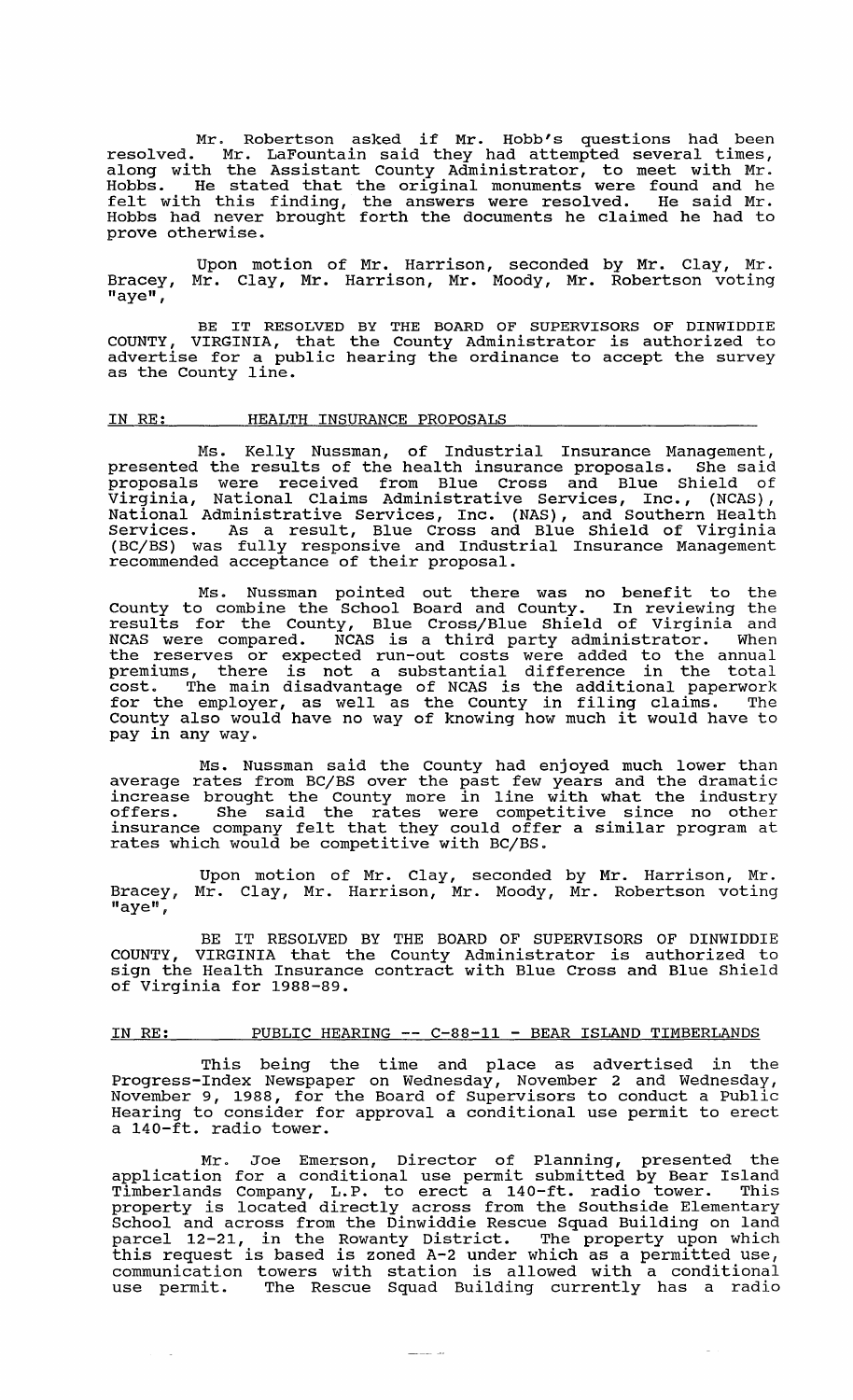aerial. Mr. Emerson stated there appeared there was no need to<br>put any special restrictions on the tower as it is not very high and does not require special attention.

 $\overline{\mathbb{C}}$ : ...  $\overline{\mathbb{C}}$  . ...,  $\overline{\mathbb{C}}$  . ...,  $\overline{\mathbb{C}}$ ;~ }-~£i الصينسيا

The Planning commission unanimously recommended approval of this request at its october meeting with the following condition:

1. No other antenna will be added without a conditional use permit.

Mr. Darryl Miller of Bear Island Timberlands spoke in<br>favor of the permit. Mr. Moody asked if Bear Island was going to rater of the porms of intensing ashed in sear refaind and geing of plans for that.

No one spoke in opposition.

 $\frac{1}{2} \sum_{i=1}^n \frac{1}{2} \omega_i$ 

 $\begin{tabular}{|c|c|c|c|c|} \hline \quad \quad & \quad \quad & \quad \quad \\ \hline \quad \quad & \quad \quad & \quad \quad \\ \hline \quad \quad & \quad \quad & \quad \quad \\ \hline \quad \quad & \quad \quad & \quad \quad \\ \hline \quad \quad & \quad \quad & \quad \quad \\ \hline \quad \quad & \quad \quad & \quad \quad \\ \hline \quad \quad & \quad \quad & \quad \quad \\ \hline \quad \quad & \quad \quad & \quad \quad \\ \hline \quad \quad & \quad \quad & \quad \quad \\ \hline \quad \quad & \quad \quad & \quad \quad \\ \hline \quad \quad & \quad \quad & \quad \quad \\ \hline \$ 

Bracey, "aye", Upon motion of Mr. Harrison, seconded by Mr. Clay, Mr. Mr. Clay, Mr. Harrison, Mr. Moody, Mr. Robertson voting

BE IT ORDAINED BY THE BOARD OF SUPERVISORS OF DINWIDDIE COUNTY, VIRGINIA, that the application submitted by Bear Island Timberlands Company, L.P. for a conditional use permit to erect a 140-ft. radio tower on Land Parcel 32-21 in the Rowanty District, is hereby approved with the conditions as recommended by the Planning Commission and stated herein.

 $\frac{1}{1}$ 

### IN RE: PUBLIC HEARING C-88-12 -- ROBERT & LESSIE PETERS

This being the time and place as advertised in the Progress-Index Newspaper on Wednesday, November 2' and Wednesday, November 9, 1988, for the Board of supervisors to conduct a Public Hearing to consider for approval a conditional use permit to operate a dog kennel.

Mr. Joe Emerson, Director of Planning, presented the application for a conditional use permit submitted by Robert A. & Lessie J. Peters to operate a dog kennel on Land Parcel 17-65, hessie o. Fecels to operate a dog kenner on hand farcer 17 05, Routes 460 and 627.

The above mentioned property is zoned Agricultural, General, District A-2, which allows kennels, with conditional use permits. The zoning ordinance defines kennels as follows: Kennels - A place prepared to pouse, board, breed, handle, or otherwise keep or care for .dogs for sale in return for compensation.

The Planning Commission, at its October meeting, recommended approvai of this request with the following conditions:

1. All State Regulations be adhered to.<br>2. All Health Department Regulations be

2. All Health Department Regulations be adhered to.

3. Adequate food, water, shelter and space be provided.

4. All regulations are' subject to review at any time by 4. All regulations are subject to review at<br>the Animal Control Officer of the County of Dinwiddie.

Mr. and Mrs. Peters appeared in favor of the request and answered questions. They informed the Board they had a Kennel answered questrons. They informed the board they had a nemer Ell the puppies. They advised the maximum dogs allowed was 50 and the nearest residence was approximately one-half mile away. Mr. Robertson asked Mr. Cornwell to see if they needed to have a business license only.

Mr. Emerson advised he had received a call from Mr. S. T. Maitland in opposition to the permit. There were no others who spoke in opposition.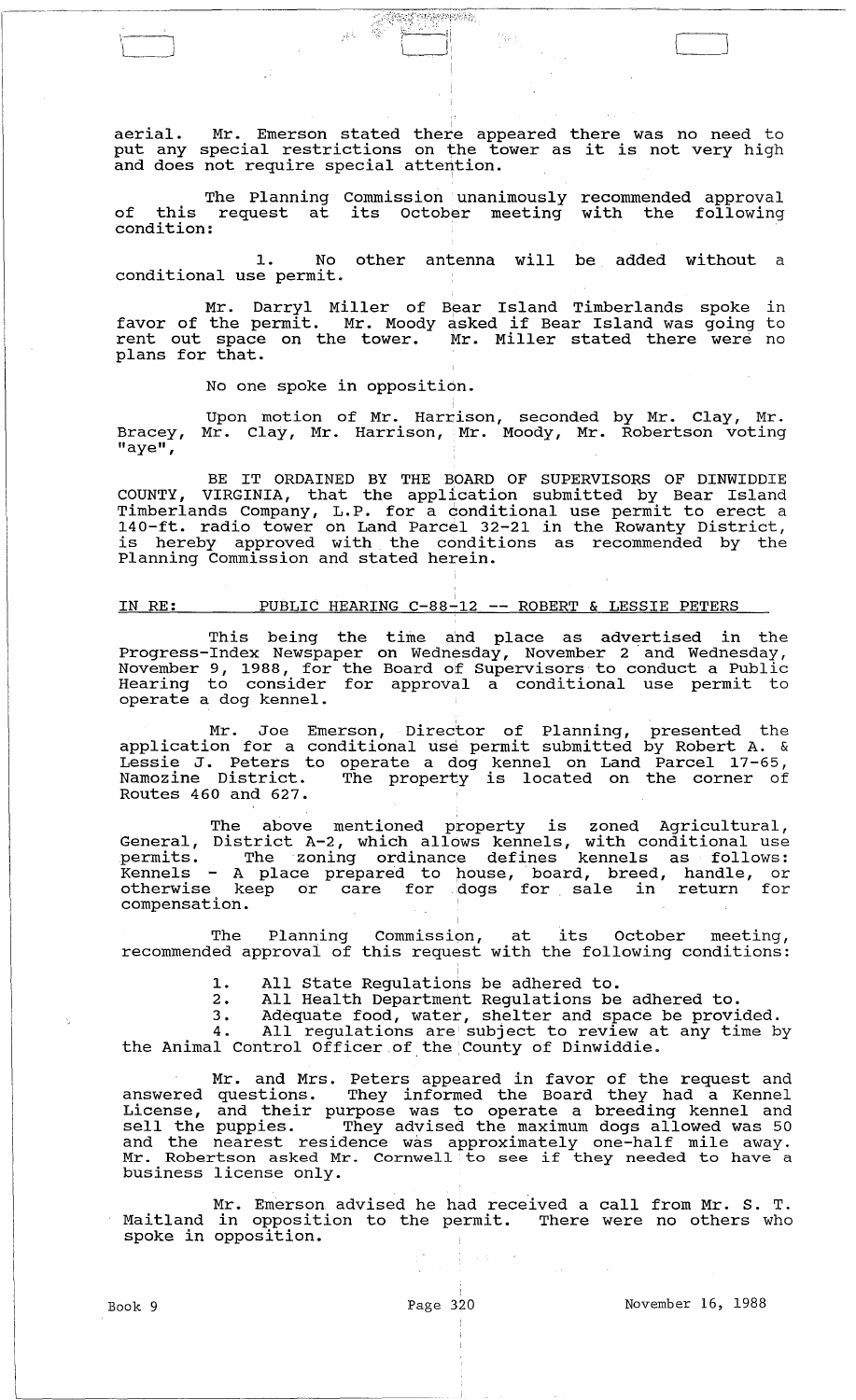Bracey, "aye", Upon motion of Mr. Bracey, Mr. Clay, Mr. Harrison, Mr. seconded by Mr. Moody, Mr. Moody, Mr. Robertson voting

BE IT ORDAINED BY THE BOARD OF SUPERVISORS OF DINWIDDIE COUNTY, VIRGINIA, that the application submitted by Robert A. and Lessie J. Peters for a conditional use permit to operate a dog kennel on Land Parcel 17-65, Namozine District, located on the corner of Routes 460-627, is hereby approved with the conditions as recommended by the Planning Commission and stated herein.

### IN RE: REQUEST FOR ANNUAL RETAINER -- LEGAL SERVICES FOR INDUSTRIAL DEVELOPMENT AUTHORITY

Mr. Herbert T. Williams, III, had submitted his bill for payment as his annual retainer to provide legal services to the Dinwiddie Industrial Development Authority. Mr. Bracey requested this item be tabled in order to meet with the Industrial Development Authority.

Upon motion of Mr. Bracey, seconded by Mr. Clay, Mr. Bracey, Mr. Clay, Mr. Harrison, Mr. Moody, Mr. Robertson voting "aye", the request for annual retainer of legal services for Industrial Development Authority is tabled until December 7, 1988.

### IN RE: DINWIDDIE CABLE TELEVISION REORGANIZATION

Mr. Chuck Stigberg, Dinwiddie Cable TV, advised Dinwiddie Cable TV is transferring ownership and becoming Dinwiddie Cable Partners, L.P. He explained this was due to his expanding the Cable Service an additional 30 miles, the double taxation, and next year he wanted to expand further. To do so, he needed more capital. He advised he and Charles Wilson will still remain a part of Dinwiddie Cable Partners. He introduced Mr. John Long who part of Dinwidule cable raftners. He incroduced Hr. Bonn hong who Phase I had been completed, which was financed with the bank. Phase II was the Dinwiddie Cable Partners, L.P., which is present; and Phase III would be mapping and design of additional extension of Cable TV. They requested the resolution of Transfer be granted.

Mr. Robertson, Chairman, stated this was an asset to have additional funding and hopefully would be spread throughout the County. Mr. Bracey expressed his desire for the Courthouse area to be surveyed.

Upon Motion of Mr. Harrison, seconded by Mr. Moody, Mr. Bracey,  $"$ aye $"$ Mr. Clay, Mr. Harrison, Mr. Moody, Mr. Robertson voting

BE IT RESOLVED BY THE BOARD OF SUPERVISORS OF DINWIDDIE COUNTY, VIRGINIA, that the following Resolution of Transfer, pursuant to section 7-44 of the Dinwiddie County Code, is adopted:

WHEREAS by action of the Board Dinwiddie County, Dinwiddie Cable TV has been to operate a Cable TV system in Dinwiddie public rights of way therein pursuant to Dinwiddie County Code; and, of Supervisors of granted a franchise County and use the Chapter 7 of the

WHEREAS Dinwiddie Cable TV desires to sell and convey more than fifty percent of its ownership interests in and to said franchise to Dinwiddie Cable Partners, L.P. and requests a consent to such conveyance pursuant to Section 7-44 of the Dinwiddie County Code; and,

WHEREAS the Board of supervisors has considered such request and is agreeable to such transfer upon certain conditions.

NOW THEREFORE BE IT RESOLVED BY THE BOARD OF SUPERVISORS OF DINWIDDIE COUNTY, VIRGINIA, that pursuant to section 7-44 of the Dinwiddie County Code, the Board of Supervisors of Dinwiddie County does hereby consent to transfer of franchise rights by

 $\frac{1}{2} \frac{1}{2} \frac{1}{2} \frac{1}{2} \frac{1}{2} \frac{1}{2} \frac{1}{2} \frac{1}{2} \frac{1}{2} \frac{1}{2} \frac{1}{2} \frac{1}{2} \frac{1}{2} \frac{1}{2} \frac{1}{2} \frac{1}{2} \frac{1}{2} \frac{1}{2} \frac{1}{2} \frac{1}{2} \frac{1}{2} \frac{1}{2} \frac{1}{2} \frac{1}{2} \frac{1}{2} \frac{1}{2} \frac{1}{2} \frac{1}{2} \frac{1}{2} \frac{1}{2} \frac{1}{2} \frac{$ 

 $\frac{1}{2}$  and  $\frac{1}{2}$  and  $\frac{1}{2}$ 

 $\equiv$ 

 $\sim$   $\sim$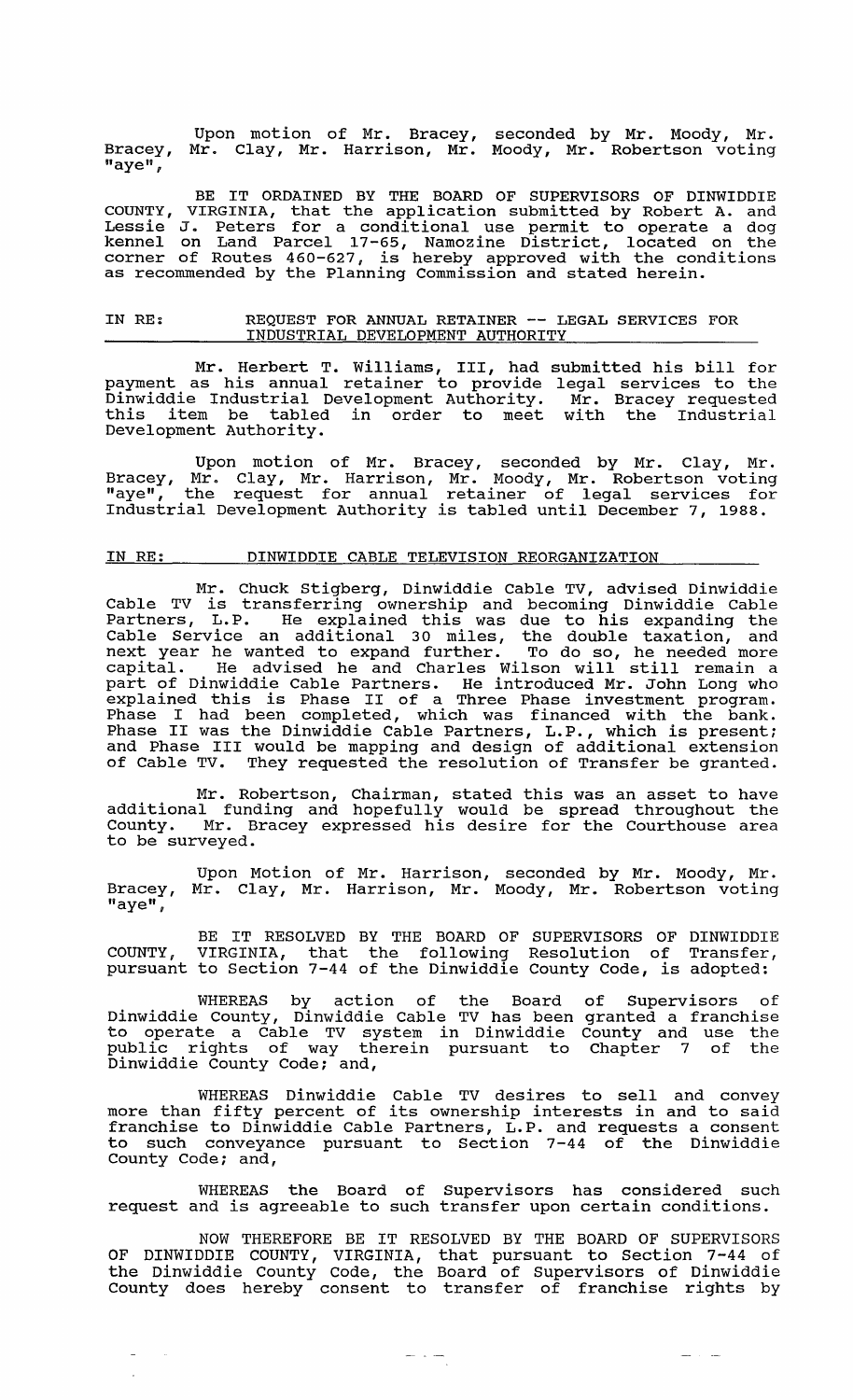Dinwiddie Cable TV to Dinwiddie Cable Partners, L.P. upon the following terms and conditions:

 $\pm 182$  in

**RESERVED BY REAL** 

 $\begin{array}{|c|c|c|c|c|}\hline \quad \quad & \quad \quad & \quad \quad & \quad \quad \\ \hline \quad \quad & \quad \quad & \quad \quad & \quad \quad & \quad \quad \\ \hline \quad \quad & \quad \quad & \quad \quad & \quad \quad & \quad \quad \\ \hline \end{array}$ 

1. That Dinwiddie Cable Partners, L.P. shall execute and acknowledge an acceptance to the terms and conditions of Chapter 7 of the Code of Dinwiddie County and the franchise as required by section 7-24 of the Dinwiddie County Code.

2. That all franchise fees due and payable as of the date of transfer shall be paid to the County Treasurer and delivered to the Office of the County Administrator with penalty<br>and interest, if any.

, 3. That an executed copy of the bill of sale or similar document conveying the franchise rights shall be filed with the County Administrator as required 'by section 7-44 of the Dinwiddie County Code. .

4. That Dinwiddie Cable Partners, L.P. shall comply with all requirements of Section 7-69 of the Dinwiddie County Code with all requirements of Section 7-09 of the binwiddle county code<br>by obtaining all policies and bonds therein required and filing by obcaining air poircles and bonds cherein required and firing<br>the same with the County Administrator and executing all other documents thereunder.

5. That Dinwiddie Cable Partners, L.P. shall comply with all other provisions of Chapter 7 of the Dinwiddie County Code and the franchise agreement as previously executed by Dinwiddie Cable TV and now in force and effect.

### IN RE: TRASH TRUCK REPAIR

Mr. John Loftis, Director of Sanitation, reported there were only three automatic shut down systems needed, as the three were only enree adeomatic bind down bybeems heeded, db ene enree Williams Truck Repair, had quoted him a price not to exceed \$300 each on the two Kenworths, and \$350 on the Tractor, for a total not to exceed \$950.

At the November 2, 1988 meeting, Mr. Loftis reported the 1972 trash truck had overheated which caused the head to crack. The estimated cost to repair the truck was \$1,300 to \$1,500, which included a reconditioned head, radiator, and thermostat.

Bracey, "aye", Upon motion of Mr. Moody, Mr. Clay, Mr. Harrison, Mr. seconded by Mr. Bracey, Mr. Moody, Mr. Robertson voting

BE IT RESOLVED BY THE BOARD OF SUPERVISORS OF DINWIDDIE COUNTY, VIRGINIA, that the lowest bid or not to exceed  $$2,450$  be accepted to repair the cracked head on the 1972 trash truck, and accepted to repair the cracked head on the 1972 crash truck, and<br>also install three automatic shut down systems on the Mack trucks and tractor.

IN RE: REA HEARINGS ON OLD 'DOMINION 400 MW GENERATING STATION ON LAKE CHESDIN

, Mr. Richard Barton, County Administrator, reported the Rural Electrification Administration (REA) was preparing to conduct interagency and public scoping meetings relating to the construction and operation of a 400 MW coal-fired generating station and associated facilities for Old dominion Electric Cooperative (ODEC) of Glen Allen, Virginia. One of the three proposed locations is the sutherland site located near Lake Chesdin in Dinwiddie county. The' interagency meeting is scheduled for Wednesday, December 14, 1988, at 7: 30 p.m. at the Dinwiddie High School at which time the public can voice their opinion. Mr. nigh school at which time the public can voice the Barton felt that the County should be represented.

Mr. Robertson, Chairman, stated we were now one of three and there will a good possibility that the Sutherland site would and there will a good possibility that the Sutherland Site<br>be chosen. He encouraged the citizens to attend this meeting.